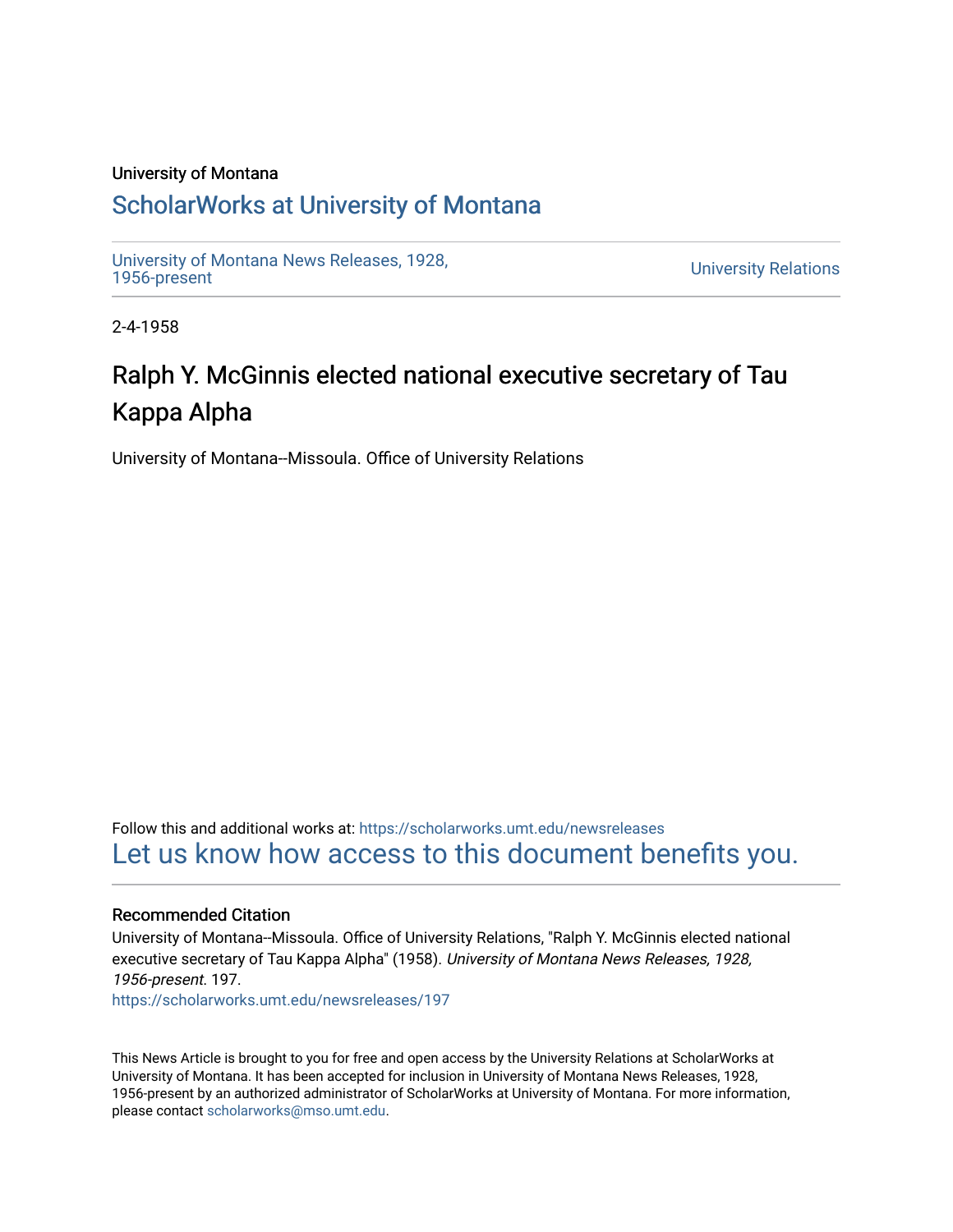#### **FOR RELEASE TUESDAY, FEBRUARY** *h*

*Publications and News Service*

**Dr. Ralph Y. McGinnis, chairman of the Montana State University Speech Dept., has been elected national executive secretary of Tau Kappa Alpha, honorary speech fraternity, MSU officials announced.**

**The National headquarters of the fraternity will be in Missoula during Dr. McGinnis1 three-year term of office. All records have been transferred from Florida State University to an office in the MSU Liberal Arts building. The office employs a secretarial and clerical staff to handle the volume of business of the organization.**

**MSU, which received its TKA charter in 1936, is one of more than 100 colleges and universities that belong to the forensic honorary. Chapters are located at the Universities of Alabama, Notre Dame, Denver, Southern Methodist, Duke,Vanderbilt, Massachusetts Institute of Technology, and the majority of schools most prominent in forensics, Dr. McGinnis said.**

**Membership in the honorary is restricted to students who rank in the upper third of their class scholastically and who have participated in at least 16 intercollegiate** speech contests, Dr. McGinnis said. Since 1946, MSU debate teams have won 20 champion**ships in state, regional, or national tournaments, he added.**

**"The privilege of serving Tau Kappa Alpha as executive secretary-treasurer provides the opportunity of helping to promote the fraternity goal of 'intelligent, responsible and effective speech in a free society'," Dr. McGinnis commented. "The problems of American democracy will not be resolved by sacrificing free speech to the expediencies of totalitarianism. Free speech in a free society can be fostered by supporting the highest possible standards in college forensics."**

**(More)**

*<sup>55</sup>* MONTANA STATE UNIVERSITY, Missoula